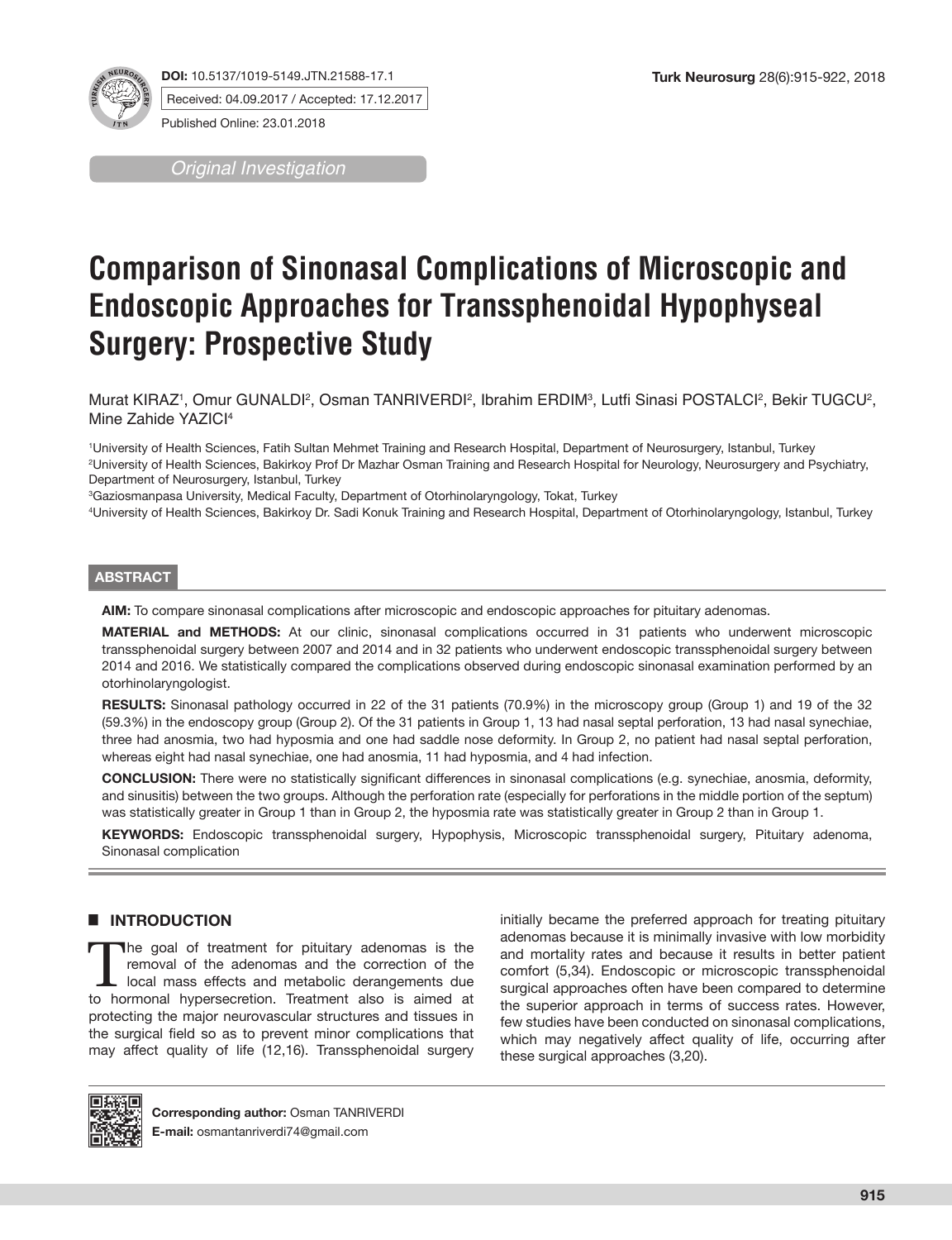We prospectively performed a detailed analysis of sinonasal complications in patients who underwent endoscopic or microscopic surgery for pituitary adenomas. Along with the statistical comparison of data, we performed a literature review.

## █ **MATERIAL and METHODS**

This study was approved by the local ethics committee of the University of Health Sciences Bakırkoy Prof Dr Mazhar Osman Training and Research Hospital (dated 06/09/2016 and number 570). Among patients undergoing surgery for pituitary adenomas, we included 31 patients who underwent microscopic transsphenoidal surgery between 2007 and 2014 (Group 1) and 32 who underwent endoscopic transsphenoidal surgery between 2014 and 2016 (Group 2). This study has been designed as prospective. All patients with pituitary adenoma who were operated previously by the same surgeon with the microsurgery method and who were operated also by the same surgeon with the endoscopic method in our clinic and whose files and radiological examinations could be accessible and who accepted to attend to the study were included.

Patients who had missing data, those who underwent a transcranial operation or those who could not be reached were excluded. All 63 patients were provided detailed explanations of the study, and informed written consent was obtained from them. After their general physical and neurological examinations were performed, sinonasal examinations were performed at the University of Health Sciences, Bakırkoy Dr. Sadi Konuk Education and Research Hospital, Ear–Nose–Throat (ENT) Clinic. Data were recorded in detail using an ENT examination form and included rates of nasal septal perforation, nasal synechiae, anosmia, hyposmia, deformities, perinasal hypoesthesia, oronasal fistula and purulent secretion. According to complaints of the patient assessment of hyposmia and anosmia, patients whose sense of smell was natural and the same as that before the surgery were considered "normal". Patients who could only smell strong odors and whose sense of smell had been reduced in reference to the pre-operation state were considered to have hyposmia. Patients, who did not have any problem before the operation but could not sense any smell were considered to have anosmia.

Nasal synechiae in the right and left nasal cavities were evaluated separately and were classified according to location in the septum and the inferior, middle or superior conchae. Septal perforation was classified as anterior, middle and posterior according to its location in the cartilaginous septum, osteocartilaginous junction and bony septum, respectively. Septal perforation size was classified as small (<1 cm), medium (1–2 cm) and large (>2 cm). All other sinonasal pathologies were also recorded, and statistical comparisons between individual subgroups were performed.

#### **Microscopic Transnasal Surgical Technique**

After advancing a Killian nasal retractor through the right nostril, the cartilaginous septum was incised approximately 2 cm posterior to the posterior part of the cartilaginous septum. This is the standard transsphenoidal approach to access

the sphenoid sinus. After traversing the subperichondrial plane and accessing the septal bone, a mucosal tunnel that extended over the rostrum sphenoidale and anterior wall of the sphenoid sinus was created in the subperiosteal plane. The cartilaginous septum was resected, and a retractor was placed in the anterior wall of the sphenoid sinus. After resecting the tumor and closing the sphenoid sinus, the Papavero nasal retractor was removed, and the nasal septal mucosa was re-positioned. Merocel® and a silicone internal nasal splint with an integrated airway were placed in the nasal cavity bilaterally, and the operation was terminated. The nasal tampon was removed 2 days later.

#### **Endoscopic Nasal Surgical Technique**

Surgery was performed bilaterally using a 0°, 4-mm diameter, 18-cm long rigid endoscope. The surgical field was opened with the middle concha dissector and dissection proceeded posteriorly between the septum and middle concha to locate the superior concha. The ostium of the sphenoid sinus between the septum and immediately medial to the superior concha was seen. At this point, the mucosa was elevated over the bony nasal septum using endoscopic cautery.

This process was also applied to the contralateral nasal cavity. The anterior wall of the sphenoid sinus was opened. The mucosa covering the sella floor was elevated with the microdissector, revealing the sella floor and adjacent structures. The dura was seen by opening the sella floor using a hook or Micro-Tour device. The dura was cauterised with endoscopic bipolar cautery and opened in a circular manner. Adenomatous tissue was removed by means of an aspirator, ring curette and micro forceps. A nasal speculum and endoscope holder were not used during surgery. A nasal tampon was not used postoperatively.

#### **Statistical Method**

The Number Cruncher Statistical System (NCSS) 2007 and Power Analysis and Sample Size (PASS) 2008 Statistical Software (NCSS, LLC, Kaysville, UT, USA) were used for statistical analyses. For study data analysis, apart from descriptive statistical methods (e.g. averaging, standardising, median, frequency, rate), qualitative data were compared with Yates Continuity Correction (Yates corrected  $\chi^2$ ) and Fisher's exact test. Significance was accepted as p< 0.05.

## █ **RESULTS**

Of the 31 patients in Group 1, 14 (45.2%) were male and 17 (54.8%) were female (average age,  $48 \pm 7$  years; range, 24–75 years), compared with 18 (56.2%) and 14 (43.8%), respectively, of the 32 in Group 2 (average age,  $48.7 \pm 15$ years; range, 17–77 years).

The average follow-up duration was approximately  $34.9 \pm$ 19.35 months (range, 8 months–7 years) in Group 1 and 18.4  $\pm$  6.02 months (range, 6 months–2.8 years) in Group 2. Of the 31 patients in Group 1 and 32 in Group 2, sinonasal pathology occurred in 22 (70.9%) and 19 (59.3%), respectively, whereas no sinonasal pathology occurred in 9 (29.1%) and 13 (41.7%), respectively. There was no statistically significant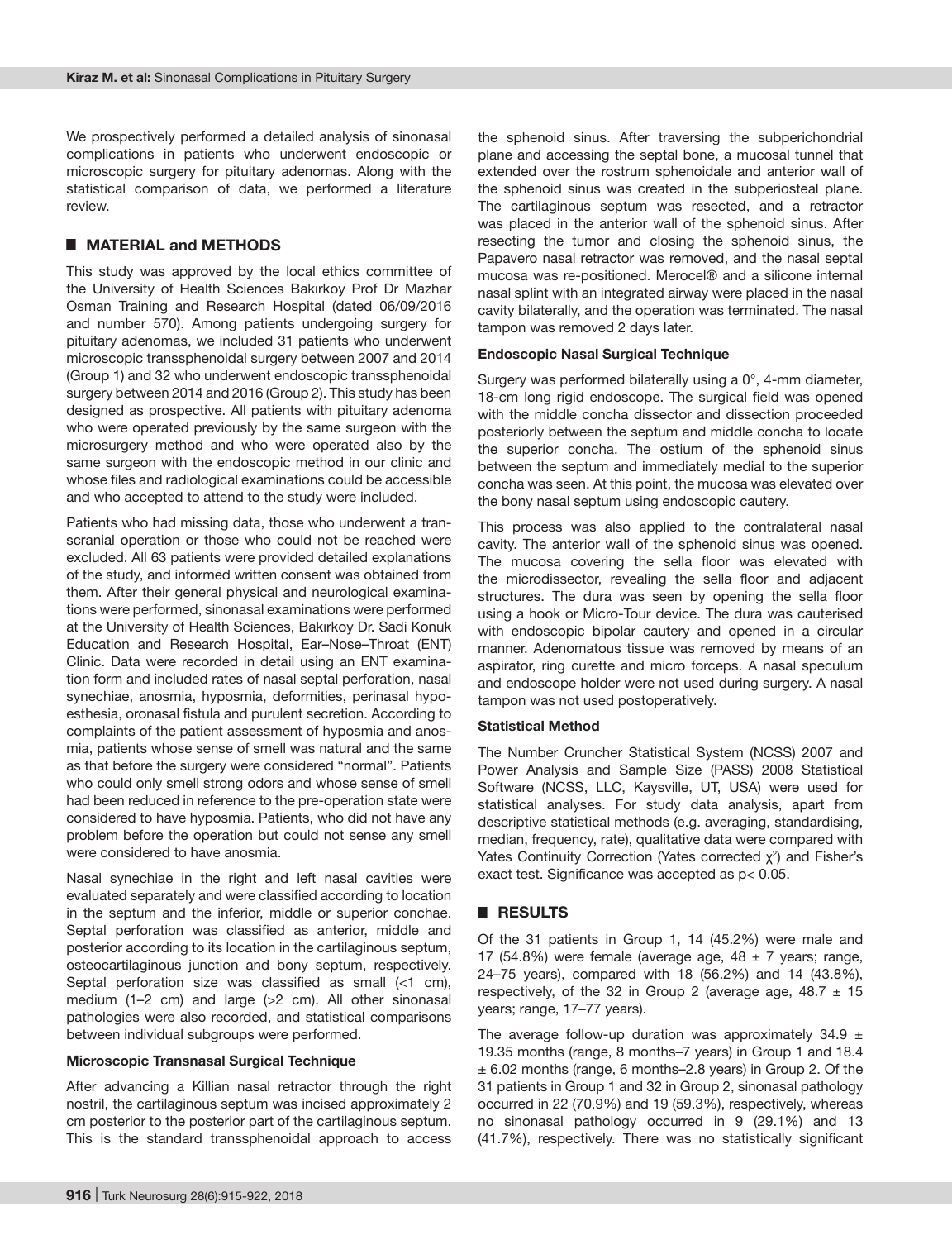

**Figure 1:** Summary of overall distribution of sinonasal complications.

difference (p>0.05; Figure 1, Table I). Nasal septal perforation occurred in 13 (41.9%) in Group 1. In one of these patients, the perforation was pan-septal and a saddle nose deformity developed. In another patient, two septal perforations were found concurrently—a small one in the anterior septum and a medium one in the posterior septum. A small perforation occurred in two patients, a medium perforation in one and a large perforation in seven. Nine perforations were found most frequently in the middle septum, three in the anterior septum and three in the posterior septum (Figures 2, 3A). Two perforations in septum anterior, 8 perforations in the middle, 2 perforations at the rear and 1 perforation which contained all three sections as a whole were observed (Table I). By virtue of attaching the large sized perforation, which contained also the three compartments of the septum, separately to the each of the three groups, it was observed that the total number of perforations was 15, not 13. While assessing and comparing the perforations which are located in front of, in the middle, and at the rear section of septum, large sized perforations have been added also to each of the three compartments.

In Group 2, because the bilateral-nostril approach was used in all endoscopic surgeries, the window technically opened in the posterior septum; therefore, this was not considered a complication but a part of the surgical technique (Figure 3B). No perforation occurred in the anterior and middle septum. There was a statistically significant difference in the septal perforation rate between the two groups (p<0.05). There was a statistically significantly greater rate of middle septal perforation in Group 1 (p<0.05). However, there was no significant difference in the anterior septal perforation rate between the groups (p>0.05).

Synechiae occurred in the nasal cavity in 13 patients (41.9%) in Group 1: between the septum and middle concha in the



**Figure 2:** A perforation (circle) of the nasal septum is shown (**white star:** Middle concha, **black star:** nasal septum).

right nasal cavity in two patients (6.4%), between the septum and inferior concha in the left nasal cavity in seven patients (22.5%), between the septum and inferior concha in the right nasal cavity in five patients (16.1%) and between the septum and inferior concha in one patient (3.2%). Synechiae occurred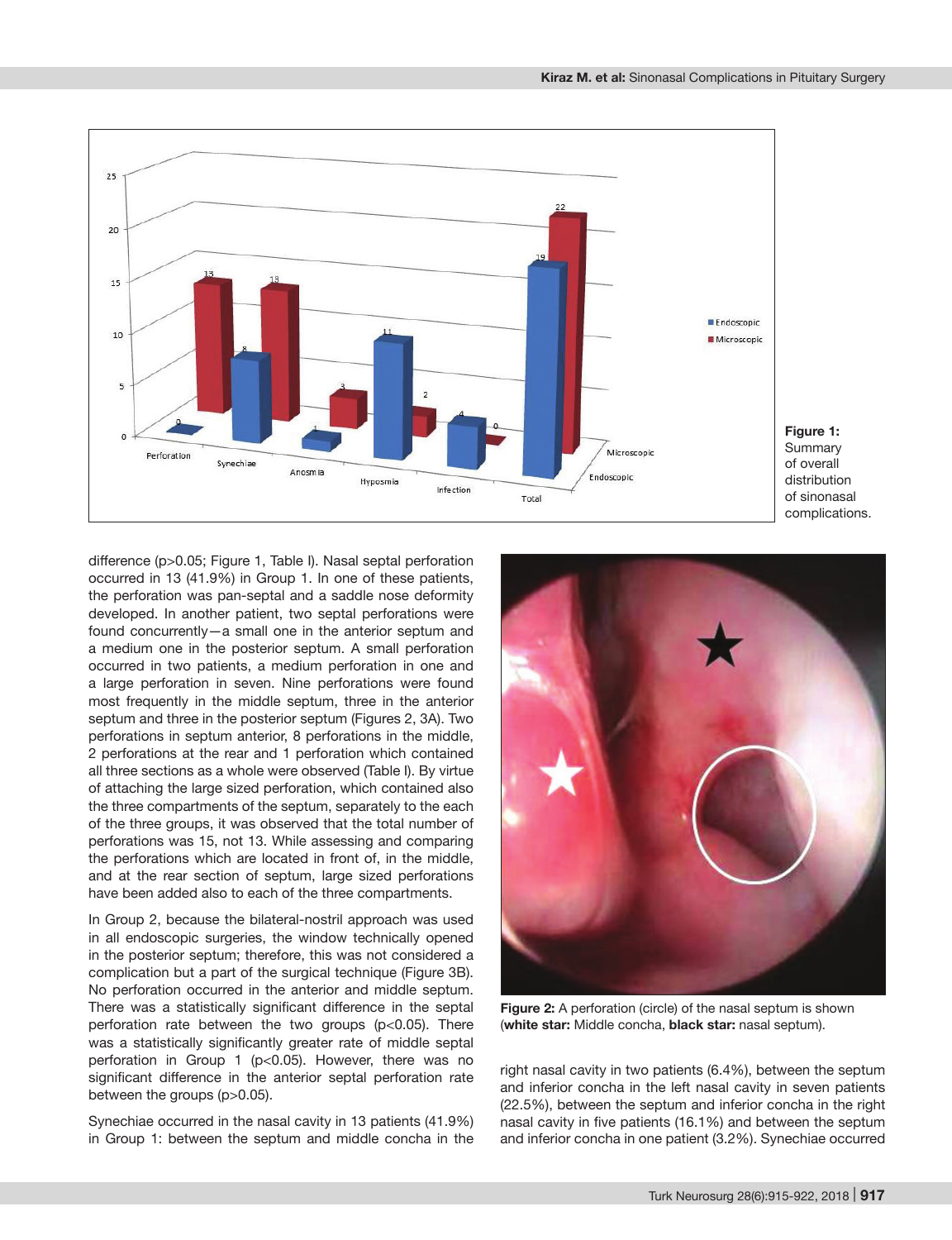**Table I:** Summary of Overall Distribution of Sinonasal Complications

| Group                             | <b>Operation type</b> | N<br>(Complication<br>count) | р     |
|-----------------------------------|-----------------------|------------------------------|-------|
| <b>Complication</b>               | Microscopic           | 22                           | 0.33  |
|                                   | Endoscopic            | 19                           |       |
| <b>Perforation</b><br>(Total)     | Microscopic           | 13                           | 0.02  |
|                                   | Endoscopic            | 0                            |       |
| <b>Perforation</b><br>(Anterior)  | Microscopic           | 2                            | 0.07  |
|                                   | Endoscopic            | 0                            |       |
| <b>Perforation</b><br>(Middle)    | Microscopic           | 8                            | 0.001 |
|                                   | Endoscopic            | 0                            |       |
| <b>Perforation</b><br>(Posterior) | Microscopic           | 2                            |       |
|                                   | Endoscopic            | 0                            |       |
| <b>Perforation</b><br>(Panseptal) | Microscopic           | 1                            |       |
|                                   | Endoscopic            | 0                            |       |
| <b>Synechiae</b>                  | Microscopic           | 13                           | 0.15  |
|                                   | Endoscopic            | 8                            |       |
| <b>Deformity</b>                  | Microscopic           | 1                            | 0.49  |
|                                   | Endoscopic            | 0                            |       |
| <b>Hyposmia</b>                   | Microscopic           | 2                            | 0.006 |
|                                   | Endoscopic            | 11                           |       |
| Anosmia                           | Microscopic           | 3                            | 0.35  |
|                                   | Endoscopic            | 1                            |       |
| <b>Infection</b>                  | Microscopic           | 0                            | 0.11  |
|                                   | Endoscopic            | 4                            |       |

*Chi2 test: chisquare testi; significant differences are shown with bold p value.*

in the nasal cavity in eight patients (25%) in Group 2: a single synechium was detected in the right nasal cavity between the middle concha and septum in one patient and in the right nasal cavity between the inferior concha and septum in one patient. More than one synechiae occurred in six patients (18.7%). Two patients (6.2%) had two synechiae in the left nasal cavity between the septum and inferior concha, and in the right nasal cavity between the septum and middle concha. A synechiumopening procedure was performed in one of these patients at the ENT clinic. Synechiae occurred bilaterally between the septum and middle concha in two patients (6.2%) and between the septum and inferior concha and between the septum and middle concha in one patient (3.1%). This patient also had anosmia. Lastly, in one patient (3.1%), four synechiae occurred bilaterally between the septum and inferior concha and between the septum and middle concha. No anosmia or hyposmia occurred in this patient (Figures 4; 5A, B). When these data were analysed, although the number of the patients with synechiae was greater in Group 2 than in Group 1, the difference was not statistically significant (p>0.05).

Anosmia occurred in three cases (9.6%) in Group 1, hyposmia in two (6.4%) and saddle nose deformity along with a large septal perforation in one (3.2%). No patient in Group 1 had perinasal sensory loss, oronasal fistula or purulent secretion. One patient with anosmia and synechiae had a large perforation in the middle septum in the right nasal cavity. However, in two patients (6.4%) with anosmia, neither synechiae nor perforations were found. In two patients with hyposmia, synechiae were observed between the inferior concha and the nasal septum of the right nasal cavity in one (3.2%), whereas no synechiae or perforation was observed in the other (3.2%). However, in Group 2, anosmia occurred in one patient (3.1%) and hyposmia in 11 patients (34.3%). When these data were compared statistically, there was no significant difference in anosmia incidence between the two groups (p>0.05), whereas the hyposmia incidence was significantly greater in Group 2 (p<0.05). No patient in Group 2 had perinasal sensory loss, oronasal fistula or deformity. Purulent secretion occurred in three patients, and a fungal infection was suspected in one patient (Table I).



**Figure 3:** Sagittal images of paranasal sinus computed tomography (CT) showing a nasal septal perforation. **A)** Location and number of nasal septal perforations in Group 1. **B)** In Group 2, the posterior nasal septum was resected, and a window was opened during surgical procedure.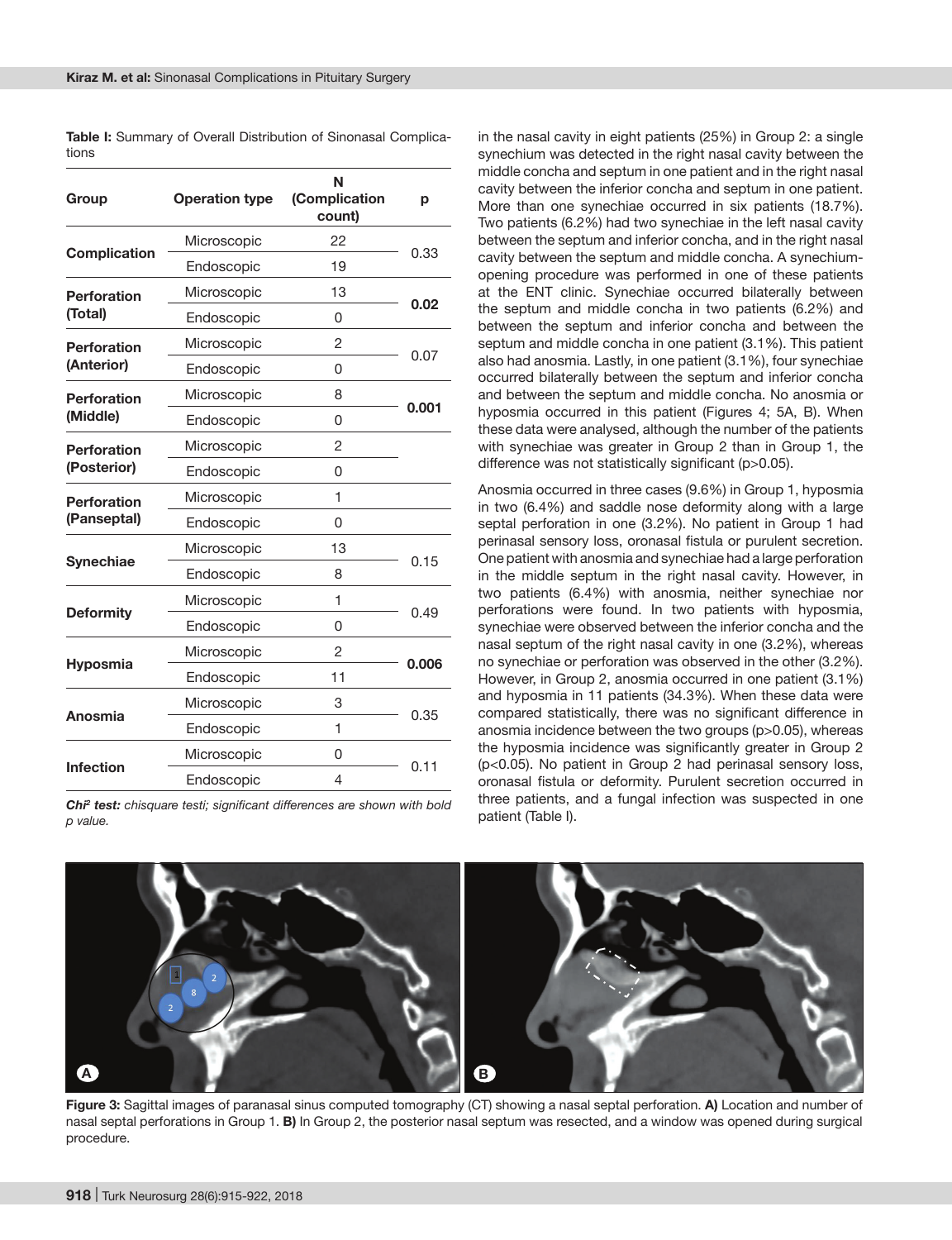#### █ **DISCUSSION**

Currently, transsphenoidal surgeries are predominantly performed using microscopic and endoscopic approaches. Many studies have compared these two approaches to determine the superior approach. Most of these studies focused on the success of the surgical approaches, such as a degree of tumor resection, remission criteria or major complications, but few studies have considered sinonasal complications (2,10,14,15,21,27,30). In our study, patients in Group 1 had a longer follow-up (approximately 3 years) than those in Group 2. This is because the endoscopic approach only began to be used at our clinic during the last 3 years. However, the minimum follow-up in patients was 6 months.



**Figure 4:** Synechiae (circle) between the nasal septum and middle concha is shown (**White star:** Middle concha, **black star:** Nasal septum).

In a study comparing sinonasal quality of life and olfactory functions of patients undergoing endoscopic and microscopic transsphenoidal pituitary surgery, the microscopy group showed better results at 1–3 months postoperatively in terms of sinonasal quality of life. In this study, olfactory function results were similar in both groups, which emphasized the importance of the surgeon protecting the sinonasal mucosa (15). Very different rates of sinonasal complications occurring after transsphenoidal surgeries have been reported in the literature (1.3%–87.7%) (3,13,23,26). This difference and the reason for the wide range of results are likely because of the different parameters used to determine the incidence rate. In some studies, because complications, such as synechiae, perinasal sense loss, columellar retraction or saddle nose deformity, were not considered complications, only early postoperative complications were included in the study; hence, the reported rate of nasal complications was very low (3). However, the reason for a high complication rate in some studies is that the findings such as nasal irritation and crusting were considered complications (26). In our study, we included and analysed major and many minor complications, such as nasal septal perforation, nasal synechiae, hyposmia, deformities, perinasal sense loss, oronasal fistula and sinus complications, which were all considered as sinonasal complications. According to our data, sinonasal pathology occurred in 22 (70.9%) of the 31 patients in Group 1 and 19 (59.3%) of the 32 patients in Group 2. There was no significant difference in rate of sinonasal complications between the groups (p>0.05). These rates corresponded to those reported in the literature in studies of similar complications.

Nasal septal perforation generally occurs as a bilateral mucosal laceration in the septum. Symptoms, such as nasal blockage, nasal crusting, mucosal dryness, intermittent epistaxis, nasal discharge, whistling noise as a result of abnormal air stream during inspiration, headache and local pain have been observed. Perforations in the small, anterior portion of the septum generally cause a decrease in humidity in the inspired air. They may cause other nasal problems, such as large perforation atrophic rhinitis (8,24,25,29). Nasal septal perforation occurring after endoscopic or microscopic surgery is an important problem. In a study in which the microscopic



**Figure 5:** Coronal images of paranasal sinus CT. **A)** Location of synechiae in Group 1. **B)** Location of synechiae in Group 2.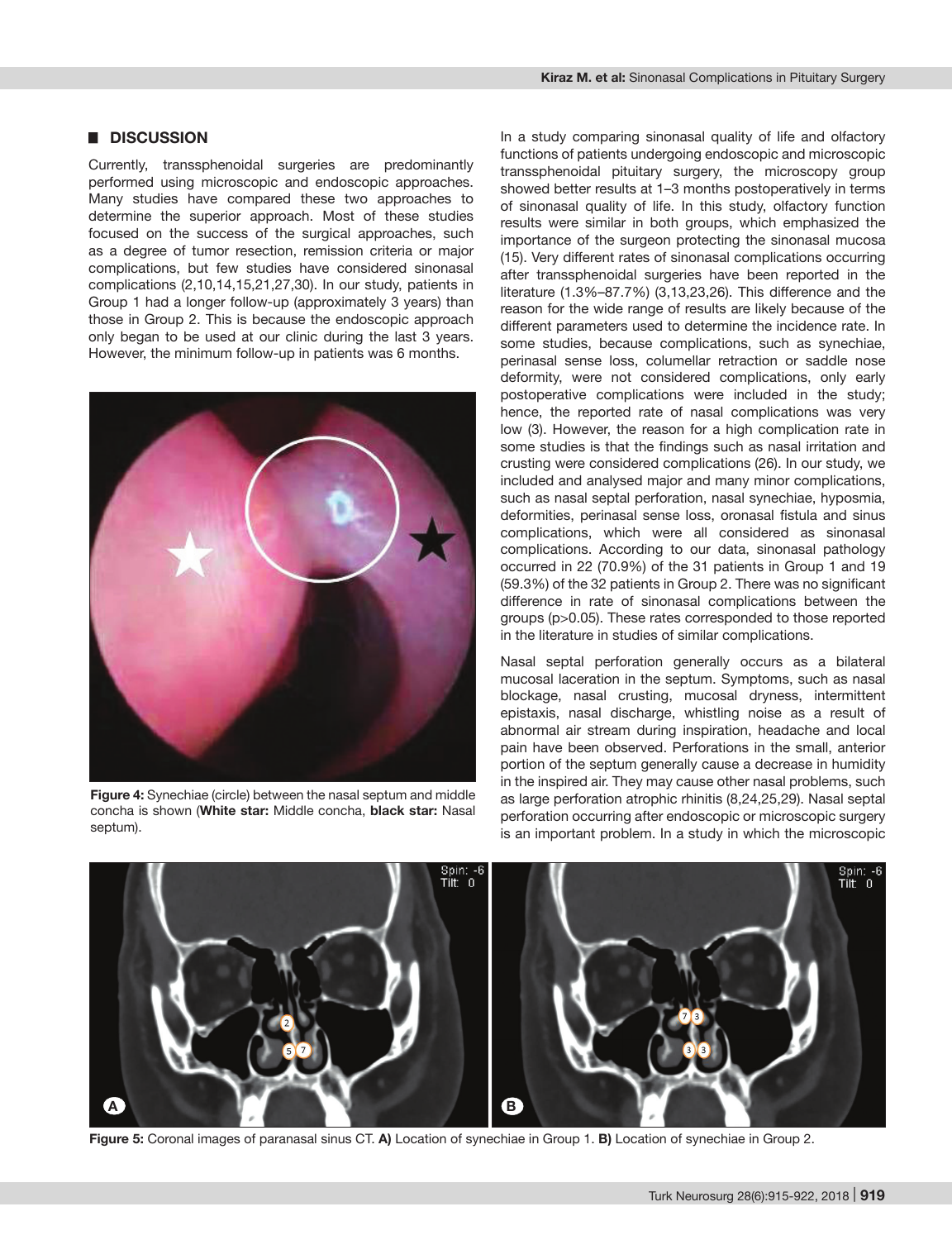approach was used, the lowest septal perforation rate was 2.1% (1). In previous endoscopic surgery series, the septal perforation rates have varied. Although some previously conducted endoscopic case series have reported no septal perforations, the septal perforation rate was 5% in a study including 19 patients, 10% in a study including 20 patients, and 1.85% in a series including 54 patients (14,19,20,32,34). Dew et al. indicated a septal perforation rate of 18% in a series of 135 cases (9). The highest septal perforation rate in our literature review was 61% in a study including 49 patients (26). In our study, septal perforation occurred in 12 (38.7%) of the 31 patients in Group 1 and no patient in Group 2. In Group 2, all operations were performed in bilateral nostrils; thus, the window, which was opened where the septum joined the sphenoid crest at the posterior septum, was not technically considered a perforation. The rate of septal perforation was statistically significantly greater in Group 1 than in Group 2 (p<0.05). When the data were assessed according to perforation site, no significant difference occurred between perforation rates in the anterior or posterior septum (p>0.05). The perforation rate in the middle septum was significantly higher in Group 1 (p<0.05). We believe use of cautery to control the nasal septum mucosal dissection and the accompanying bleeding in Group 1 may have initiated the ulceration and perforation processes depending on the mucosal blood building up during the deterioration. However, use of a speculum in Group 1 may also have started ischaemic processes that may have resulted in perforation because of the pressure being applied on the septum. Furthermore, during subperichondrial and subperiosteal dissection, the possibility of bilateral mucosal perforation also increases this risk. Different rates in different studies may be because of the surgeons' experience or the technique used. In one study, the septal perforation rate was 7.6% among surgeons who had performed <200 transnasal transsphenoidal procedures and 3.3% among those who had performed >500 procedures (7). These data demonstrate the importance of surgical experience and following the appropriate surgical steps.

Synechiae, also termed adhesions, are defined as inflammatory bands adherent to the mucosa. They occur as a result of septoplasty or other sinonasal operations and may cause nasal blockage. Synechiae generally form between injured or worn surfaces. One study reported synechiae in 24 of the 49 patients (48%) after microscopic surgery (26). However, another study in 50 patients who underwent endoscopic surgery reported no synechiae (34). However, this complication was seen in 7% patients after septoplasty (8,24,25,28,29,33). In our study, synechiae generally occurred in 13 (42%) of the 31 patients in Group 1 but in only eight (25%) of the 32 patients in Group 2. When these data were analysed, even though there were fewer cases of synechiae in Group 2, the difference was not statistically significant (p>0.05). However, the incidence rate of synechiae was high when comparing our two groups to corresponding groups in the literature. The most important factors in preventing synechiae have been reported to be the control of infections postoperatively and the minimisation of tissue trauma intraoperatively (28,29).

Higgins et al. reported anosmia and hyposmia rates of 3%–12% after microscopic surgery. Tan et al. reported these complications in one (4%) of the 25 patients (14,31). However, Actor et al. reported a rate of 35% for deterioration in olfactory function in their patients (1). However, Koren et al. reported hyposmia in two (10%) of the 20 patients who underwent endoscopic surgery (19). Kahilogullari et al. compared endoscopic and microscopic surgery series in terms of olfactory function deterioration and found that hyposmia developed in 25 patients (2.8%); no patient had anosmia. In addition, the deterioration in olfactory function was significantly higher among patients who underwent the microscopic technique  $(17)$ .

In our study, anosmia occurred in three patients (9.7%) and hyposmia in two patients (6.5%) in Group 1, compared with one (3.1%) and 11 (34.3%), respectively, in Group 1. When these data were compared statistically, no significant difference in anosmia rate was determined between these two groups. However, the rate of hyposmia was significantly high in Group 2. Even though there was no difference in anosmia rates, we can explain the significantly high hyposmia rates in Group 2 because this group had a shorter follow-up. Moreover, when the data in both groups were compared with those in the literature, the olfactory function deterioration rate was lower in the microscopic series but higher in the endoscopic series. Although 14 of our total 63 patients developed synechiae, no patient had deterioration in olfactory function (hyposmia or anosmia). However, although no synechiae occurred in 10 patients, olfactory function deterioration was noted. These data showed us that olfactory function can deteriorate independently of synechiae. We believe that avoiding excess cautery use and unnecessary mucosal damage in areas in which olfactory nerve fibres are densely present, such as the upper part of the superior and middle conchae, is important in both groups to decrease the rate of olfactory function deterioration.

Nasal deformities may occur as a result of changes in the bone and cartilage structure of the nose after transsphenoidal surgery. Petry et al. reported external nasal deformity after transsphenoidal pituitary surgery together with right nasal valve stenosis (26). In our study, although no deformity was encountered in Group 2, one patient in Group 1 had a saddle nose deformity. Saddle nose deformity can develop as a result of cartilage excision.

After septal surgery, depending on the development of the anterior dentition or damage to the central incisor teeth, some postoperative sense deterioration occurred at a rate of 2.8% (6). These deteriorations generally occur because of damage to the nasopalatine region, where the nasopalatine nerve pierces the crest (6). Petry et al. reported perinasal anaesthesia in two of the 49 patients after microscopic pituitary surgery, whereas White et al. reported no perinasal hypoesthesia in any of their patients after endoscopic surgery (26,34). In our study, we did not encounter perinasal sensory loss in any our patients regardless of the approach. Petry et al. reported an oronasal fistula in one of the 42 patients after microscopic surgery (26). An oronasal fistula did not occur in any patient in either group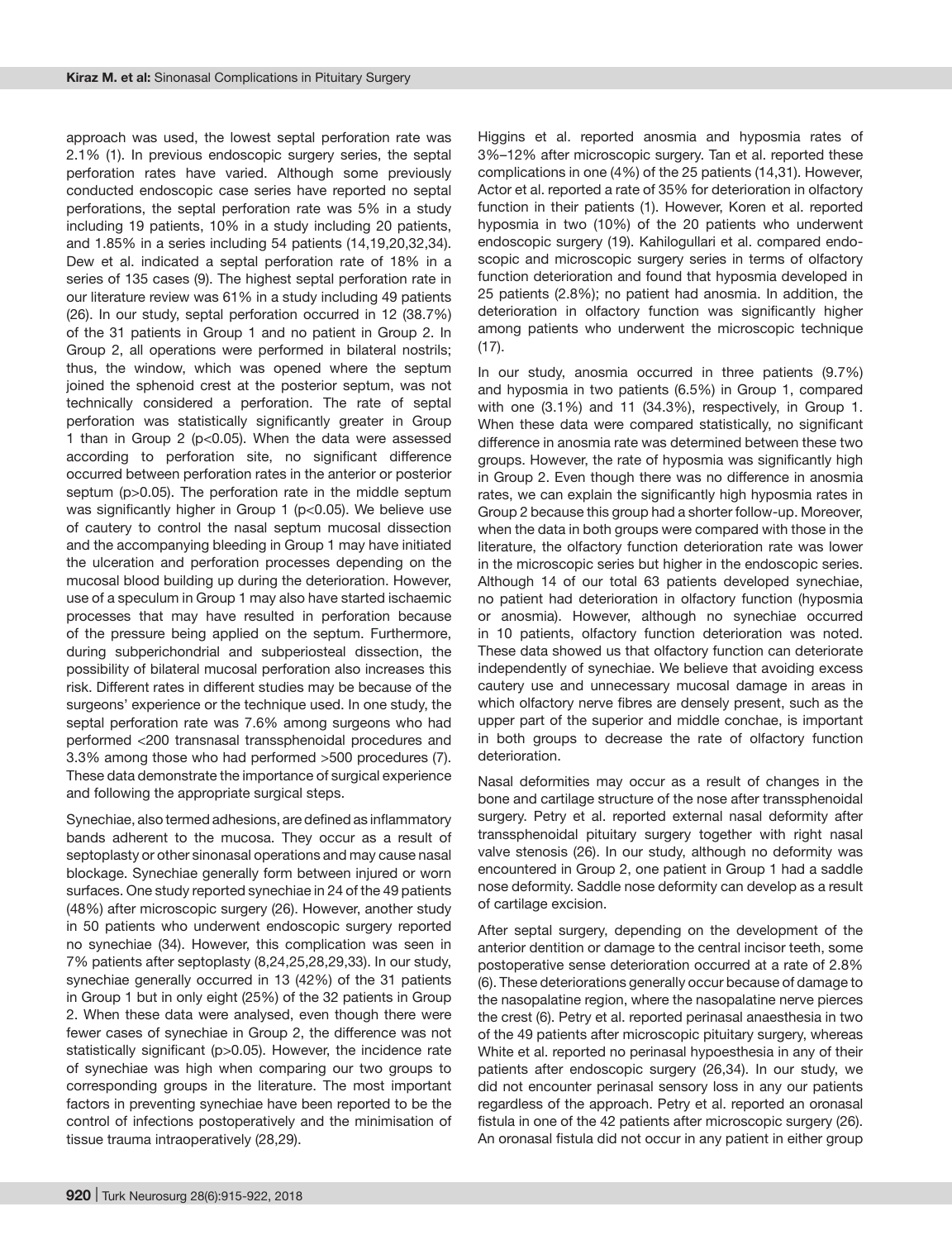in the present study. Sinusitis in the postoperative period is another possible complication of this surgery. The rate of sinusitis after microscopic surgery has been reported to be 1%–15% in various studies (11,18,22,26). The sinusitis rate after endoscopic surgery was reported to be 1.65% by Kumar et al., 2.05% by Cappabianca et al. and 0.4% by Berker et al. (3,4,20). In our study, during the nasal endoscopic examination at the ENT clinic, no purulent secretion or sinusitis occurred in Group 1, whereas purulent secretion occurred in three patients (9.3%) and a fungal infection of the sphenoid sinus was suspected in one patient (3.1%) in Group 2. When these data were compared statistically, no significant difference was observed between the two groups.

In our study, the difference in length of follow-up between Groups 1 and 2 may have altered the results. In addition, different techniques can also be used during endoscopic procedures. Thus, this study can only be representative of the bilateral-nostril endoscopic approach used by us, and its result cannot be extrapolated to endoscopic procedures performed on unilateral-nostril and of less-invasive approaches. Consequently, a decision regarding the best surgical approach should be made only after considering the present and future modifications of the endoscopic approach**.**

### █ **CONCLUSION**

According to the results of our study, as regards the sinonasal complications of the endoscopic and microscopic techniques, the endoscopic technique was superior in terms of perforations and the microscopic technique was superior in terms of the smell function but a distinctive difference was not observed in general.

#### █ **REFERENCES**

- 1. Actor B, Sarnthein J, Prömmel P, Holzmann D, Bernays RL: Olfactory improvement in acromegaly after transnasal transsphenoidal surgery. Neurosurg Focus 29(4): E10, 2010
- 2. Ammirati M, Wei L, Ciric I: Short-term outcome of endoscopic versus microscopic pituitary adenoma surgery; A systematic review and meta-analysis. J Neurol Neurosurg Psychiatry 84: 843-849, 2013
- 3. Berker M, Hazer DB, Yucel T, Gurlek A, Cila A, Aldur M, Onerci M: Complications of endoscopic surgery of the pituitary adenomas; Analysis of 570 patients and review of the literature. Pituitary 15: 288-300, 2012
- 4. Cappabianca P, Cavallo LM, Colao A, Divitiis E: Surgical complications associated with the endoscopic endonasal transsphenoidal approach for pituitary adenomas. J Neurosurg 97: 293-298, 2002
- 5. Carrau RL, Jho HD, Ko Y: Transnasal-transsphenoidal endoscopic surgery of the pituitary gland. Laryngoscope 106: 914-918, 1996
- 6. Chandra RK, Rohman GT, Walsh WE: Anterior palate sensory impairment after septal surgery. Am J Rhinol 22(1): 86-88, 2008
- 7. Ciric I, Ragin A, Baumgartner C, Pierce D: Complications of transsphenoidal surgery; Results of a national survey, review of the literature, and personal experience. Neurosurgery 40: 225-236, 1997
- 8. Daudia A, Alkhaddour U, Sithole J, Mortimore S: A prospective objective study of the cosmetic sequelae of nasal septal surgery. Acta Otolaryngol 126(11): 1201-1205, 2006
- 9. Dew LA, Haller JR, Major S: Transnasal transsphenoidal hypophysectomy; Choice of approach for the otolaryngologist. Otolaryngol Head Neck Surg 120(6): 824-827, 1999
- 10. Eseonu CI, ReFaey K, Rincon-Torroella J, Garcia O, Wand GS, Salvatori R, Quinones-Hinojosa A: Endoscopic versus microscopic transsphenoidal approach for pituitary adenomas; Comparison of outcomes during the transition of methods of a single surgeon. World Neurosurg 97: 317-325, 2017
- 11. Faria MA, Tindall GT: Transsphenoidal microsurgery for prolactin secreting pituitary adenomas. J Neurosurg 56(1): 33- 43, 1982
- 12. Fries G, Perneczky A: Endoscope-assisted brain surgery; Part 2 analysis of 380 procedures. Neurosurgery 42: 226-232, 1998
- 13. Hardy J: Surgery of the pituitary gland, using the transsphenoidal approach; Comparative study of 2 technical methods. Union Med Canada 96: 702-712, 1967
- 14. Higgins TS, Courtemanche C, Karakla D, Strasnick B, Singh RV, Koen JL, Han JK: Analysis of transnasal endoscopic versus transseptal microscopic approach for excision of pituitary tumors. Am J Rhinol 22: 649-652, 2008
- 15. Hong SD, Nam DH, Seol HJ, Choi NY, Kim HY, Chung SK, Dhong HJ: Endoscopic binostril versus transnasal transseptal microscopic pituitary surgery; Sinonasal quality of life and olfactory function. Am J Rhinol Allergy 29(3): 221-225, 2015
- 16. Jain AK, Gupta AK, Pathak A, Bhansali A, Bapuraj JR: Excision of pituitary adenomas; Randomized comparison of surgical modalities. Br J Neurosurg 21: 328-331, 2007
- 17. Kahilogullari G, Beton S, Al-Beyati ES, Kantarcioglu O, Bozkurt M, Kantarcioglu E, Comert A, Unlu MA, Meco C: Olfactory functions after transsphenoidal pituitary surgery; endoscopic versus microscopic approach. Laryngoscope 123(9): 2112- 2119, 2013
- 18. Kennedy DW, Cohn ES, Papel ID, Holliday MJ: Transsphenoidal approach to the sella; The Johns Hopkins experience. Laryngoscope 94(8): 1066-1074, 1984
- 19. Koren I, Hadar T, Rappaport ZH, Yaniv E: Endoscopic transnasal transsphenoidal microsurgery versus the sublabial approach for the treatment of pituitary tumors: Endonasal complications. Laryngoscope 109: 1838-1840, 1999
- 20. Kumar S, Darr A, Hobbs CG, Carlin WV: Endoscopic endonasal transsphenoidal hypophysectomy; Retrospective analysis of 171 procedures. J Laryngol Otol 126(10): 1033-1040, 2012
- 21. Little AS, Kelly DF, Milligan J, Griffiths C, Prevedello DM, Carrau RL, Rosseau G, Barkhoudarian G, Jahnke H, Chaloner C, Jelinek KL, Chapple K, White WL: Comparison of sinonasal quality of life and health status in patients undergoing microscopic and endoscopic transsphenoidal surgery for pituitary lesions; A prospective cohort study. J Neurosurg 123(3): 799-807, 2015